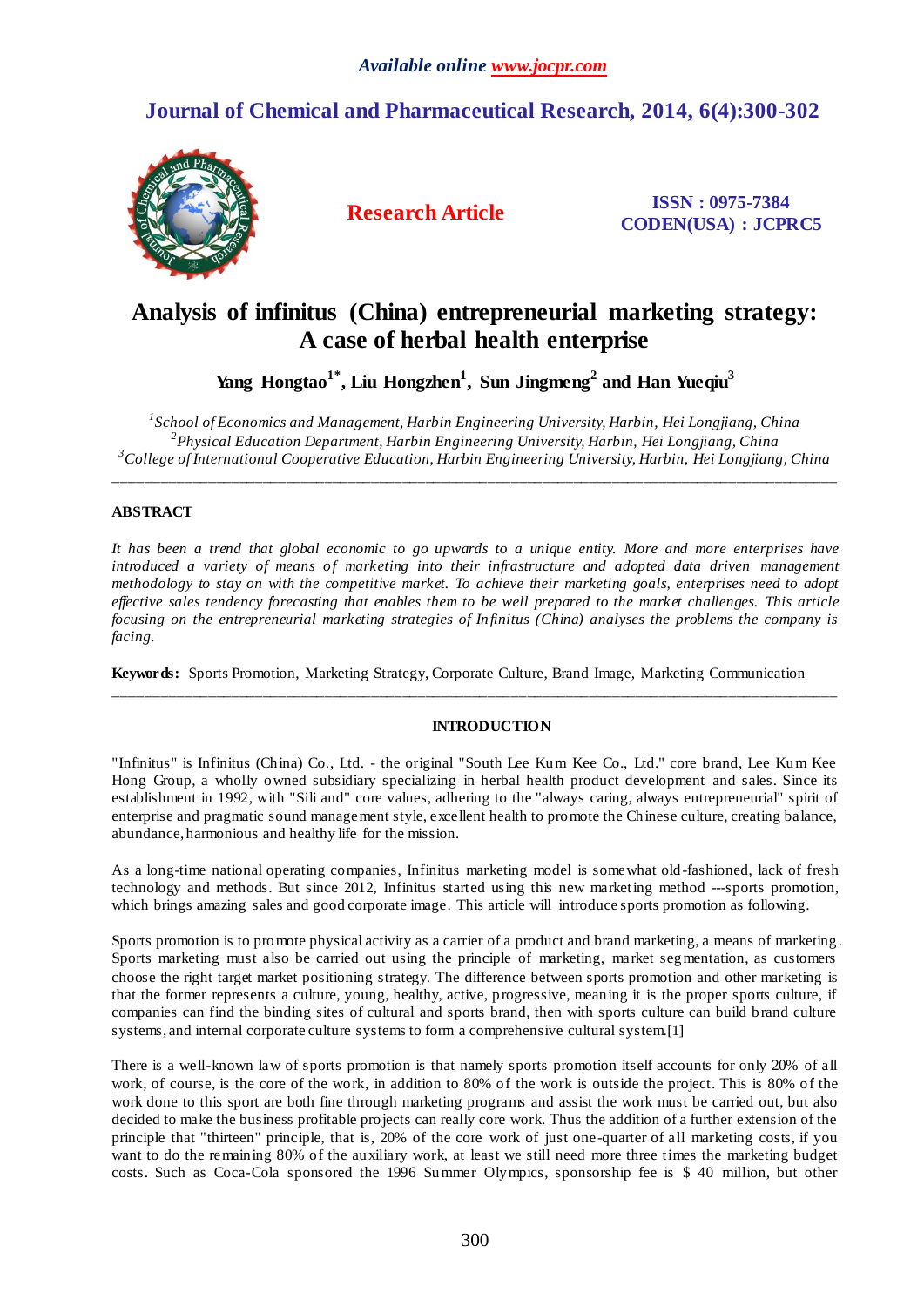marketing expenses to pay is \$ 450 million. That Coca-Cola every \$ 1 spent on sponsorship fee must also invest \$ 11 in the market to consolidate and strengthen the publicity. [2]

*\_\_\_\_\_\_\_\_\_\_\_\_\_\_\_\_\_\_\_\_\_\_\_\_\_\_\_\_\_\_\_\_\_\_\_\_\_\_\_\_\_\_\_\_\_\_\_\_\_\_\_\_\_\_\_\_\_\_\_\_\_\_\_\_\_\_\_\_\_\_\_\_\_\_\_\_\_\_*

### **OVERVIEW OF MARKETING STRATEGY OF INFINITUS**

Infinitus company flagship series of health food adn health care products; sales approach does not belong to the traditional sales industry, but the direct selling industry. Industry characteristics and trends of these two industries have a huge impact on the company's development. In order to improve the situation of the sales, Infinitus decides to transfer their traditional marketing strategy to a totally new marketing method ---Sports Promotion---the activity named "World Walking Day" improving the brand image of Inifinitus and achieving the marketing goals.

"World Walking Day" is a large-scale activity referendum by the International Sports Association (TAFISA) initiated in 1992, which has 20 years of history, covering more than 70 countries and regions around the world and there are millions of participation person every year. In 2010, Infinitus and the State Sports General Administration brought the first large-scale " World Walking Day" into China, and in this way the steady development of the promotional activities in the country, playing this activity to raise public awareness of health, advocacy for social welfare activities of a healthy lifestyle and make it one of the most influential activity in sports. This activity promoted public to go on daily walk and low-carbon way to participate in fitness actions, while walking brings feelings of health and happiness.[3]

After the event came to China , from the initial six cities in 2010 "Walk an Extra Mile Every Day," advocate a healthy walk, to 2011 in 12 cities "Walk 6000 Steps a Day" walking popularize scientific method, and then expand to 20 cities this year, with " passing health delivery love " call people walking around together, activity continues to heat up. This year, the number of participants increases to over two hundred thousand.

According to AC Nielsen authoritative survey, the brand awareness of Infinitus in major cities has reached to 83%; In the surveyed population in Beijing, Hangzhou and Guangzhou, Infinitus (China)'s reputation reached 78%; "Infinitus World Walking Day" has been held for four years and promotes the public of the healthy lifestyles, and it was being carried out in Qingdao, Xi'an, Shenyang and other 12 cities, which lasted seven months. The number of people expecting to participate has reached to 12 million. These data show that Infinitus's dissemination activities have achieved obvious results on the level of consumer awareness, psychology and attitude level and operational level. [4]

#### **STRATEGIES OF INFINITUS SPROTS PROMOTION**

#### **a)Clear marketing objectives**

Sports promotion firstly should define their goals, determine how to make companies, products and brands for consumer interest, and then supply the appropriate information dissemination channels and additional marketing mix enables consumers to easily access information and experience products carried interests and feelings of consumers actively seek to promote the objectives of information and communication again, to reach sports marketing and event as an opportunity to provide more contact and communication for the purpose of business and consumer.[5]

In 2010, Infinitus hold the first World Walking Day and set the active interaction module in corporate websites, all participants can log Infinitus websites, mobile transfer pictures or text online, share Infinitus 2012 World Walking Day stations activities feelings and blessings.

In this context, Inifinitus creatively put forward the "Chinese football" concept, set up the relations hip between marketing and sports through the "World Walking Day link and pass this bridge, so that" health care "and" health Movement'' echoed each other, mutual promotion and common development, the province will be able to achieve the enterprise market at a higher level, to promote the enterprise's development.

#### **b)Identify the theme of sports marketing**

After clearing the marketing objectives and researching target customers, the following problem is the content described to the public. Sports promotion is not a direct means of marketing, not for the purpose of direct drive sales, but tends to nonprofit marketing. Companies need to combine the features of its own brands with sporting events, allowing consumers to form a subtle psychological positioning the brand gradually.[6]

Since the 2008 Olympic Games held in Beijing, many businesses saw this approach sports marketing through sponsorship of the Olympic movement and to support the cause of health to achieve the purpose of marketing their products. Infinitus came up with the idea of hosting the "World Walking Day" to advocate a healthy walk, from the initial six cities in 2010 "Walk an Extra Mile Every Day" to 2011 in 12 cities "Walk 6000 Steps a Day " walking popularize scientific method, and then expand to 20 cities this year, with " passing health delivery love " call people